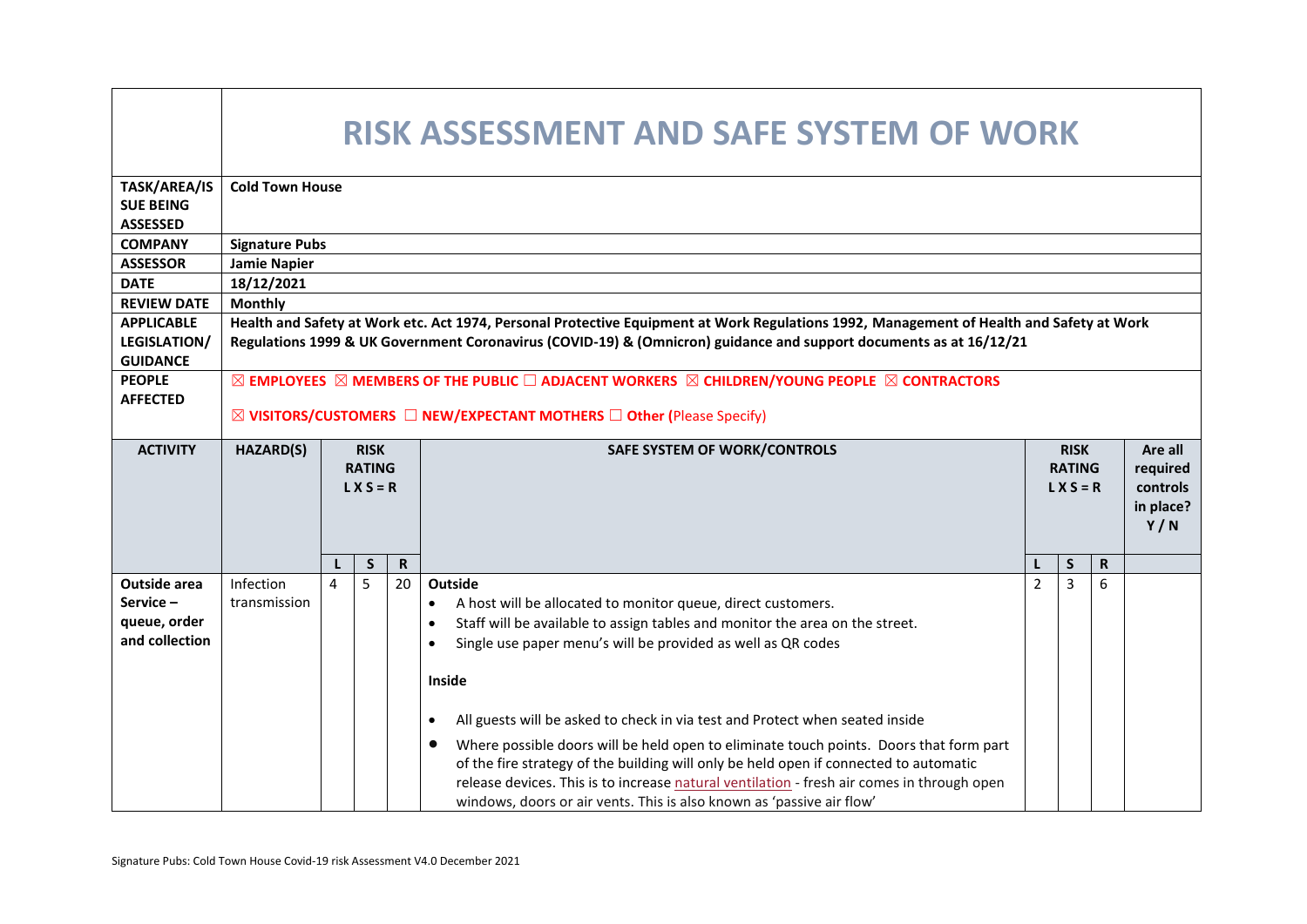|                                         |                           |   |   |    | Face coverings must be worn indoors at all times. Exemptions to this rule are 1. Customers<br>$\bullet$<br>with health conditions or respiratory problems & for children under the age of 12 -<br>Customers may also remove their mask for the purposes of eating or drinking.<br>Customers need to be seated to eat or drink.<br>Customers and staff will have to provide documentation to show case there are exempt<br>from wearing a face covering - failure to do so will result in no entry to the venue or sent<br>home from their shift.<br>The regulations also provide an exemption for exercise which would include dancing.<br>Unless eating, drinking, dancing or being seated at a table. Therefore, when moving<br>around, queuing at the bar, entering/leaving the premises, going to the toilet etc. A face<br>covering must be worn. This is a legal requirement.<br>All FOH areas will be looked after via table service. This is to reduce the amount of guests<br>mingling. Guests will not be able to order/ be seated at the bar. No standing guests.<br><b>Bar Area</b><br>As the service style is table service all TM's will be ordering for guests and delivering to<br>their allocated table.<br>All transactions will try to be cashless to avoid transmission when handling cash however<br>cash payments are acceptable<br><b>Cutlery/Crockery/Condiments</b><br>All food orders will be provided on plates.<br>Condiments will be in individual ramekins upon request.<br>All used items will be disposed of in bins that will be provided in the outside area.<br>All cutlery will be served from cutlery pots or on plates to reduce the amount of contact. |   |   |   |  |
|-----------------------------------------|---------------------------|---|---|----|-----------------------------------------------------------------------------------------------------------------------------------------------------------------------------------------------------------------------------------------------------------------------------------------------------------------------------------------------------------------------------------------------------------------------------------------------------------------------------------------------------------------------------------------------------------------------------------------------------------------------------------------------------------------------------------------------------------------------------------------------------------------------------------------------------------------------------------------------------------------------------------------------------------------------------------------------------------------------------------------------------------------------------------------------------------------------------------------------------------------------------------------------------------------------------------------------------------------------------------------------------------------------------------------------------------------------------------------------------------------------------------------------------------------------------------------------------------------------------------------------------------------------------------------------------------------------------------------------------------------------------------------------------------------------------------------------|---|---|---|--|
|                                         | Infection                 | 4 | 5 |    |                                                                                                                                                                                                                                                                                                                                                                                                                                                                                                                                                                                                                                                                                                                                                                                                                                                                                                                                                                                                                                                                                                                                                                                                                                                                                                                                                                                                                                                                                                                                                                                                                                                                                               |   | 3 |   |  |
| Use of WC's                             | transmission              |   |   | 20 | Hand sanitiser station will be located at main entrance to WC's<br>$\bullet$<br>Signage will be provided to direct/instruct customers on social distancing and hand<br>$\bullet$<br>hygiene<br>Paper towels will be provided for hand drying to prevent customers queueing to use hand<br>dryers<br>Staff will be provided to manage and monitor WC's<br>All patrons will be asked to wear face coverings when going to the toilet $-$ they will be<br>available for patrons free of charge.                                                                                                                                                                                                                                                                                                                                                                                                                                                                                                                                                                                                                                                                                                                                                                                                                                                                                                                                                                                                                                                                                                                                                                                                  | 2 |   | 6 |  |
| <b>Food and</b><br><b>Drink Service</b> | Infection<br>transmission | 4 | 5 | 20 | Kitchen staff will develop method of communication with each other to avoid extended<br>$\bullet$<br>contact when placing orders at collection point                                                                                                                                                                                                                                                                                                                                                                                                                                                                                                                                                                                                                                                                                                                                                                                                                                                                                                                                                                                                                                                                                                                                                                                                                                                                                                                                                                                                                                                                                                                                          | 2 | 3 | 6 |  |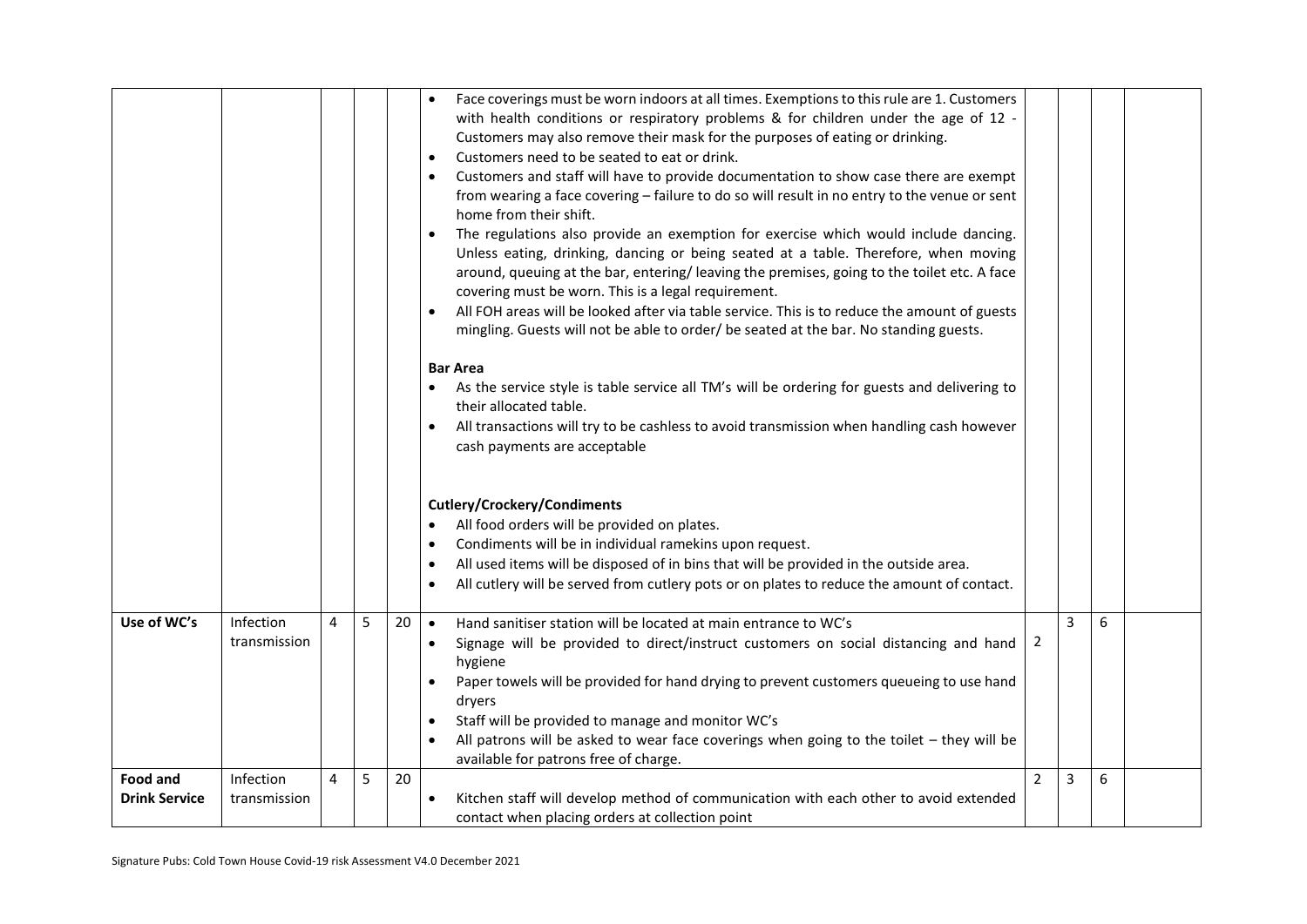| Maintaining<br>social<br>distancing -<br>customers | Infection<br>transmission | 4 | 5 | 20 | Venue capacity will be monitored throughout opening hours to ensure maximum capacity<br>$\bullet$<br>is not breached. This will be displayed within the venue<br>A host and Host stand will ensure customers log in to test and protect before they are<br>$\bullet$<br>seated. Host to seat customers to prevent unnecessary walking around the venue.<br>Customers accompanied by children will be advised on arrival that they are responsible<br>for the supervision of the children - There are no children's play equipment or play area<br>in the venue.<br>Designated 'accessible' tables will be provided for disabled customers<br>Sufficient signage and directional materials will be provided to ensure social distancing is<br>maintained.                                                                                                             | $\overline{2}$ | 3 | 6 | Choose<br>an item. |
|----------------------------------------------------|---------------------------|---|---|----|----------------------------------------------------------------------------------------------------------------------------------------------------------------------------------------------------------------------------------------------------------------------------------------------------------------------------------------------------------------------------------------------------------------------------------------------------------------------------------------------------------------------------------------------------------------------------------------------------------------------------------------------------------------------------------------------------------------------------------------------------------------------------------------------------------------------------------------------------------------------|----------------|---|---|--------------------|
| Sanitisation                                       | Infection<br>transmission | 4 | 5 | 20 | Additional cleaning duties will be assigned to staff over and above routine cleaning. Focus<br>$\bullet$<br>of additional cleaning will be on touch points, WC's etc.<br>Hand Sanitiser will be located on each table and cleaned after guests leave.<br>We will allow extra times between bookings to sanitise tables<br>Hand sanitisation stations will be provided at entry and exit points and at key locations<br>$\bullet$<br>around the building, e.g. entry to WC's, food collection point etc.                                                                                                                                                                                                                                                                                                                                                              | $\overline{2}$ | 3 | 6 |                    |
| <b>Using Welfare</b><br>facilities                 | Infection<br>transmission | 4 | 5 | 20 | Staff break times will be staggered to reduce pressure on break rooms or places to eat.<br>$\bullet$<br>Staff will be asked to attend work in uniform and take uniform away at end of shift for<br>cleaning in advance of next shift.<br>Staff will be asked to ensure hygiene standards are maintained whilst on their break.<br>Staff WC (customer bathroom) is available and will be subject to regular cleaning including<br>touch points. Hand sanitisation station will be provided.                                                                                                                                                                                                                                                                                                                                                                           | $\overline{2}$ | 3 | 6 |                    |
| <b>Employee</b><br><b>Health and</b><br>wellbeing  | Infection<br>transmission | 4 | 5 | 20 | PPE (face masks and disposable gloves) will be provided for staff use if that is their<br>$\bullet$<br>preference. Every effort will be made by Signature Pubs to ensure that staff can always<br>work safely observing social distancing and hand and respiratory hygiene.<br>All staff will be asked to do a lateral flow test before the beginning of each shift - this will<br>$\bullet$<br>be documented by their line manager.<br>Support will be provided to staff who experience stress, anxiety or distress. This will be<br>$\bullet$<br>done via Coffee chats and the use of our staff welfare app.<br>Staff will be required to wear medical grade face covering and must change face covering<br>every 4 hours.<br>All staff must sign declaration stating they have read and understood the new guidelines<br>and have also been trained on the new RA | $\overline{2}$ | 3 | 6 |                    |
| <b>Home Life</b>                                   | Infection<br>transmission | 4 | 5 | 20 | Family members should recognise the increased risk due to persons at work and practice:<br>Regular hand washing<br>$\bullet$<br>Sanitising contact surfaces at home including bathrooms, food preparation surfaces<br>Coughing and sneezing protection actions<br>Home isolation where practicable                                                                                                                                                                                                                                                                                                                                                                                                                                                                                                                                                                   | $\overline{2}$ | 3 | 6 | Choose<br>an item. |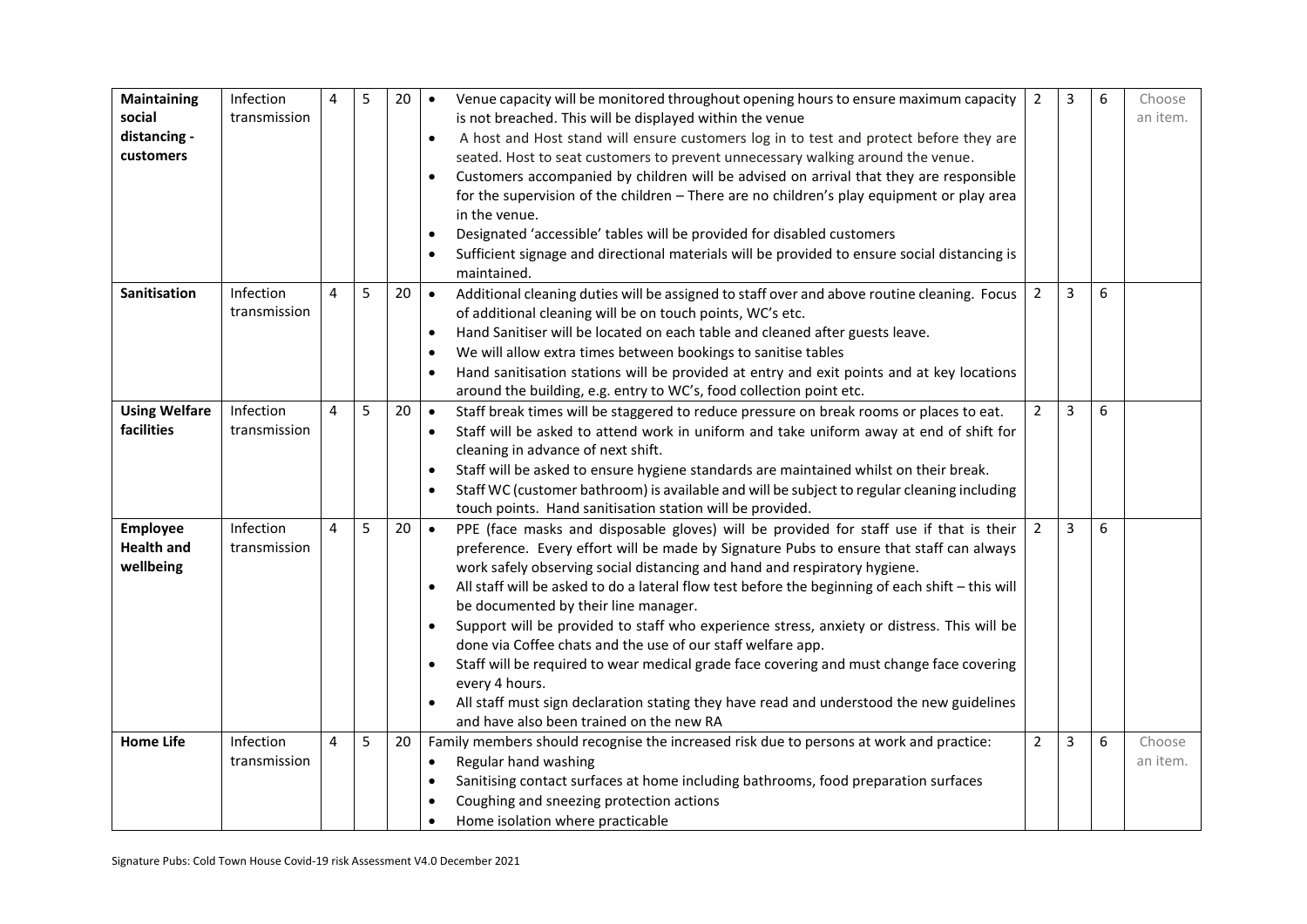|                                           |                           |   |   |    | Avoid contact with vulnerable groups:<br>Cancer patients<br>Organ transplant patients<br>People with certain genetic diseases<br>People with serious respiratory conditions such as cystic fibrosis and severe chronic<br>bronchitis<br>People receiving certain drug treatments which suppress the immune system<br>Pregnant women<br>People with heart disease                                                                                                                                                                                                                  |                |   |   |                    |
|-------------------------------------------|---------------------------|---|---|----|-----------------------------------------------------------------------------------------------------------------------------------------------------------------------------------------------------------------------------------------------------------------------------------------------------------------------------------------------------------------------------------------------------------------------------------------------------------------------------------------------------------------------------------------------------------------------------------|----------------|---|---|--------------------|
| <b>Travel to site</b>                     | Infection<br>transmission | 4 | 5 | 20 | Staff are advised to wear a face mask whilst travelling and must clean hands before<br>$\bullet$<br>entering the premises.<br>Used face masks will be disposed of in the bins provided.                                                                                                                                                                                                                                                                                                                                                                                           | $\overline{2}$ | 3 | 6 | Choose<br>an item. |
| <b>Deliveries</b>                         | Infection<br>transmission | 4 | 5 | 20 | All staff handling deliveries will clean hands before and after handling the delivery by<br>$\bullet$<br>either washing with soap and water for a minimum of 20 seconds or using hand<br>sanitiser.<br>Single use disposable non latex gloves will be available for use. Hands will require to be<br>cleaned/sanitised after removal and disposal of gloves<br>Suitable waste bags will be available for disposal of gloves and paper towel waste                                                                                                                                 | $\overline{2}$ | 3 | 6 |                    |
| <b>Contracting</b><br><b>Corona Virus</b> | Infection<br>transmission | 4 | 5 | 20 | All employees will be reminded of the Corona Virus symptoms: -<br>a high temperature - this means you feel hot to touch on your chest or back (you do not<br>need to measure your temperature)<br>a new, continuous cough - this means coughing a lot for more than an hour, or 3 or<br>$\bullet$<br>more coughing episodes in 24 hours (if you usually have a cough, it may be worse than<br>usual)<br>Loss of taste/smell<br>Staff who are experiencing symptoms MUST NOT ATTEND WORK.<br>Staff who have live with someone who has contracted Covid 19, will also self isolate. | $\overline{2}$ | 3 | 6 | Choose<br>an item. |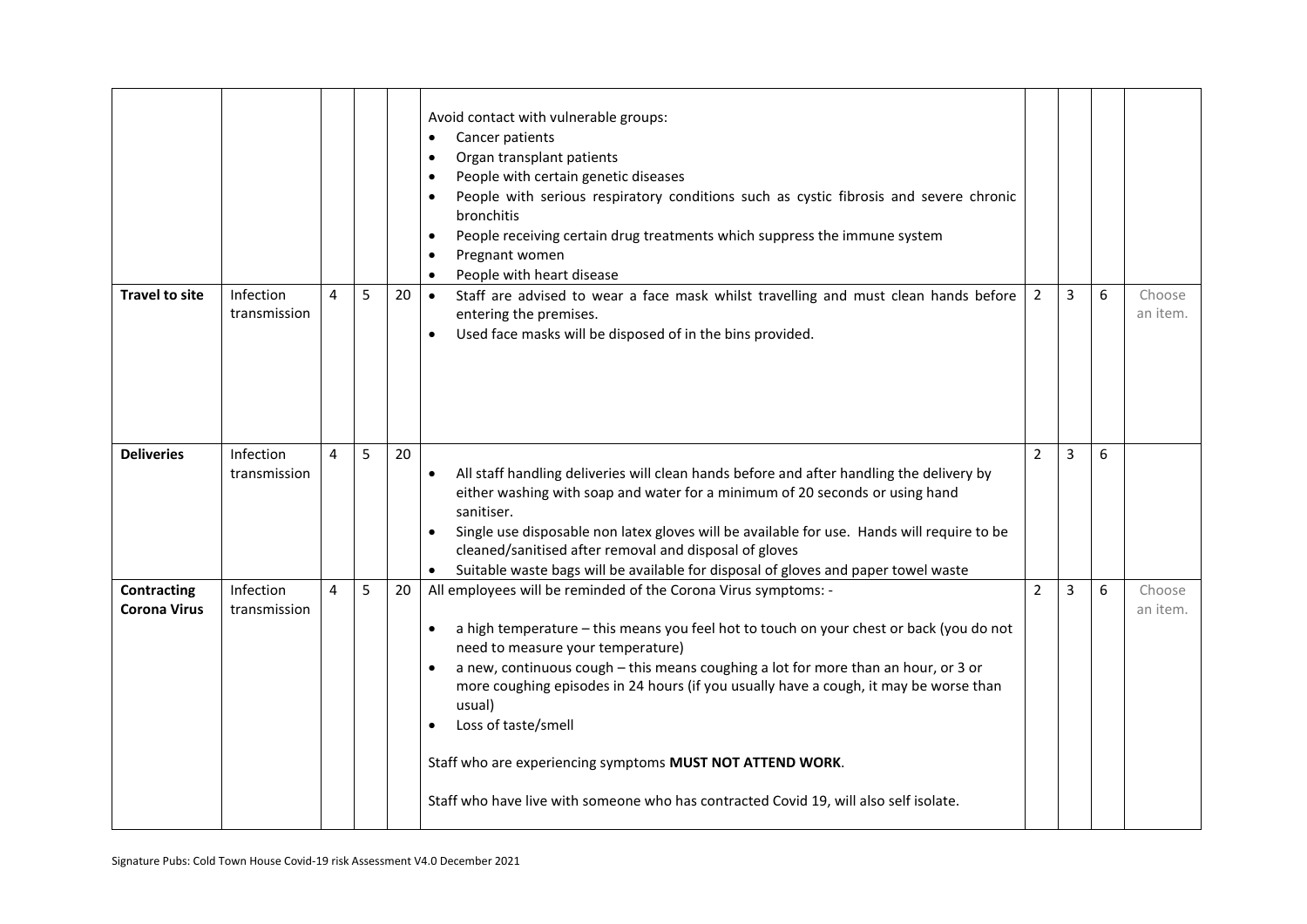| Any staff who develop symptoms while at work will be sent home and instructed to contact<br>NHS 24 and follow the advice provided.                                                                                                                                           |  |  |
|------------------------------------------------------------------------------------------------------------------------------------------------------------------------------------------------------------------------------------------------------------------------------|--|--|
| Staff who have been tested and confirmed positive will inform their manager as soon as<br>possible after receiving positive diagnosis.                                                                                                                                       |  |  |
| National test and protect processes will be implemented, and close contact will be contacted<br>by the NHS and given advice on self-isolation requirement and/or testing arrangements.                                                                                       |  |  |
| Staff who are self-isolating, you must not: -<br>leave their home for any reason<br>go out to buy food or collect medicine – order them by phone or online, or ask someone<br>else to drop them off at your home<br>have visitors, such as friends and family, in their home |  |  |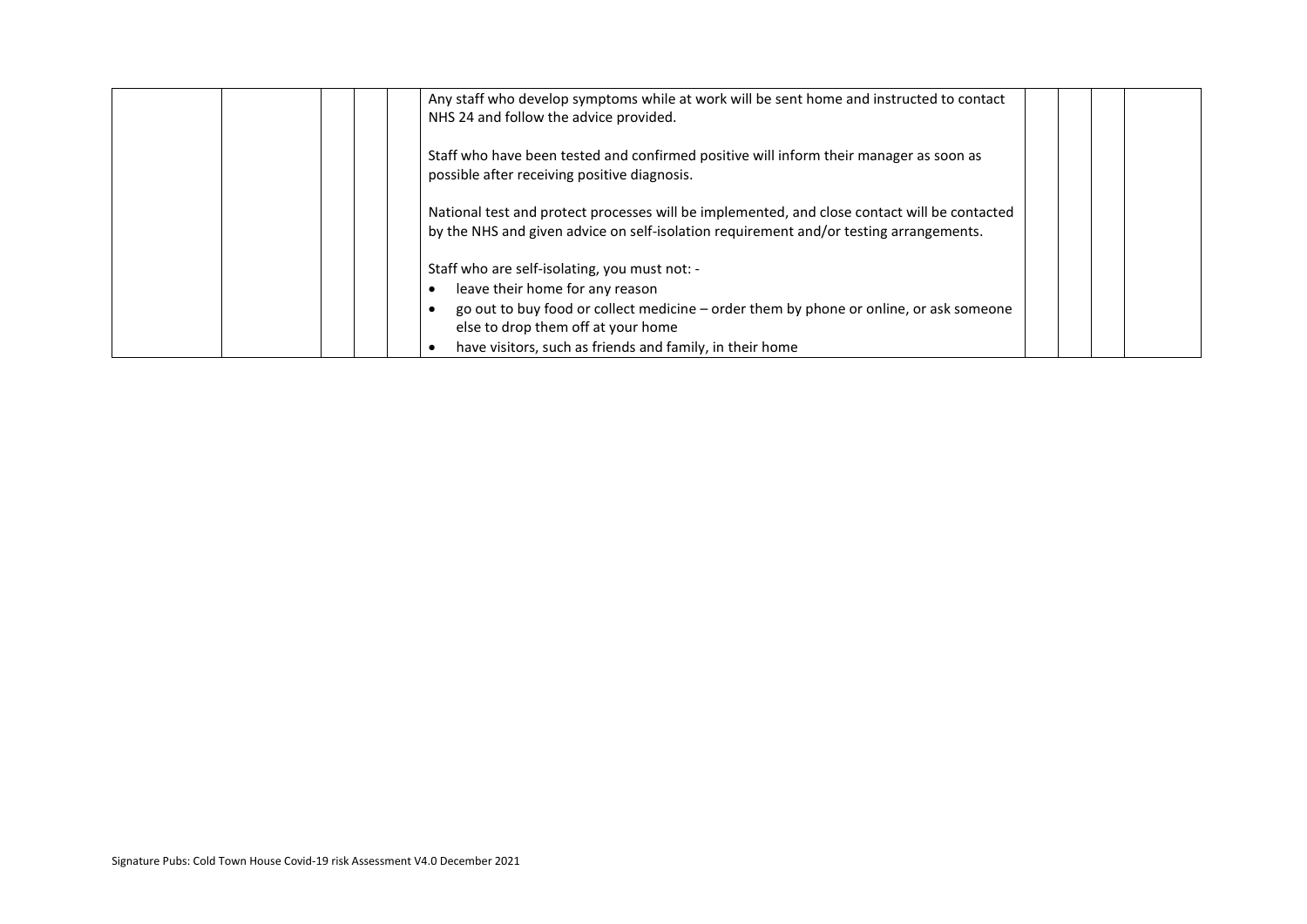**DOES THE WORKPLACE HAVE ANY ADDITIONAL CONTROLS NOT MENTIONED ABOVE? IF YES, LIST BELOW**

| MANAGER CONFIRMATION ABOVE SAFE SYSTEMS OF WORK / CONTROLS IN PLACE OR REQUIRED ACTIONS AND<br><b>TIMESCALE TO COMPLETE</b> | <b>DATE</b>           | <b>MANAGER'S NAME</b> |
|-----------------------------------------------------------------------------------------------------------------------------|-----------------------|-----------------------|
| Y                                                                                                                           | 17/12/2021            |                       |
|                                                                                                                             | Click or tap to enter |                       |
|                                                                                                                             | a date.               |                       |
|                                                                                                                             | Click or tap to enter |                       |
|                                                                                                                             | a date.               |                       |
|                                                                                                                             | Click or tap to enter |                       |
|                                                                                                                             | a date.               |                       |
|                                                                                                                             | Click or tap to enter |                       |
|                                                                                                                             | a date.               |                       |
|                                                                                                                             | Click or tap to enter |                       |
|                                                                                                                             | a date.               |                       |